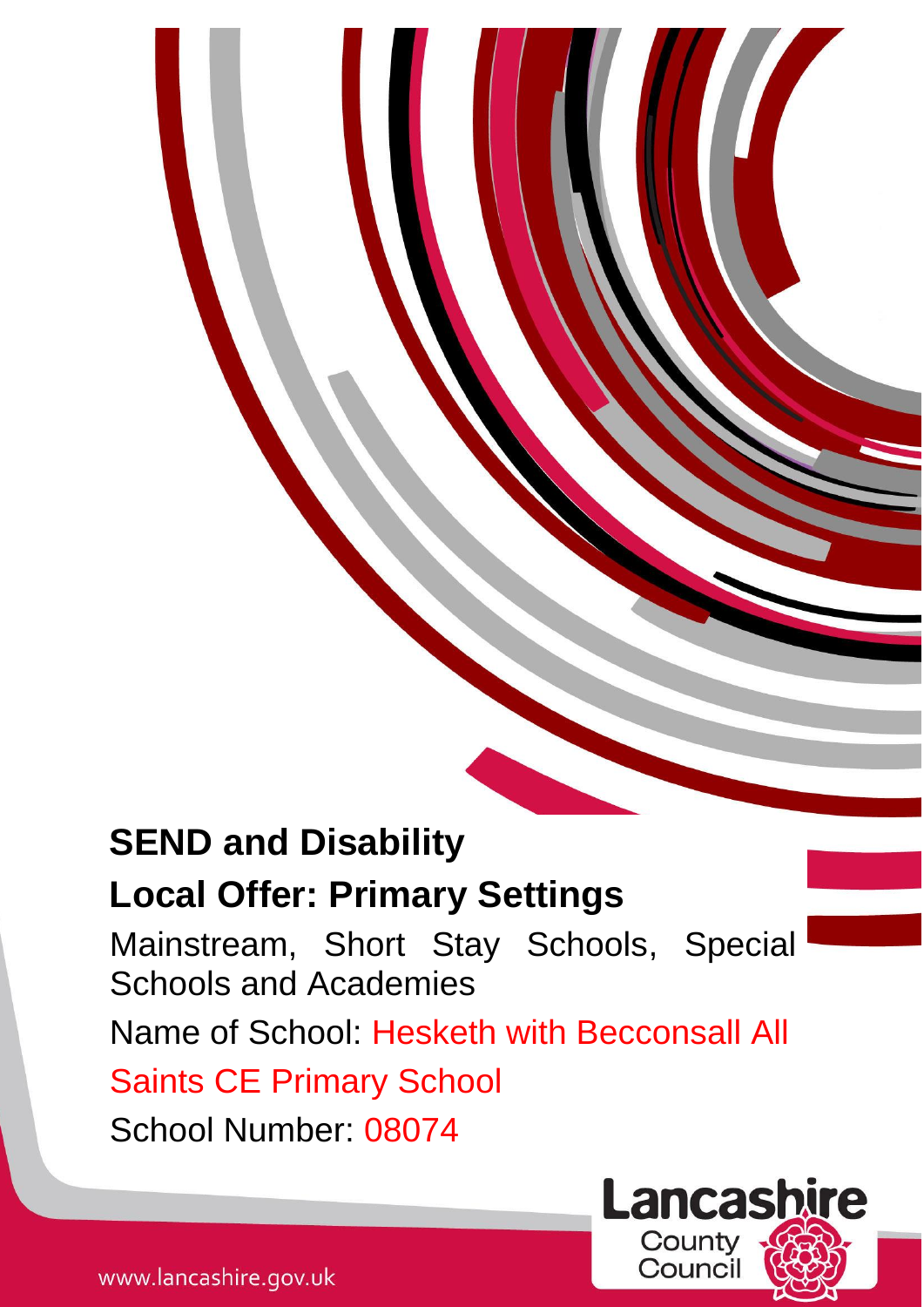| <b>School/Academy</b><br><b>Name and Address</b>                                       | Hesketh with<br><b>Becconsall All</b><br>Saints C.E.<br>Primary School,<br>Shore Road,<br>Hesketh Bank,<br>Preston PR4 6RD |            |                              | <b>Telephone</b><br><b>Number</b><br><b>Website</b><br><b>Address</b> | 01772812630<br>www.hesketh-with-<br>becconsall.lancs.sch.uk |
|----------------------------------------------------------------------------------------|----------------------------------------------------------------------------------------------------------------------------|------------|------------------------------|-----------------------------------------------------------------------|-------------------------------------------------------------|
| Does the school                                                                        | <b>No</b>                                                                                                                  | <b>Yes</b> | If yes, please give details: |                                                                       |                                                             |
| specialise in<br>meeting the needs<br>of children with a<br>particular type of<br>SEN? |                                                                                                                            |            |                              |                                                                       |                                                             |
| What age range of<br>pupils does the<br>school cater for?                              | 3-11 years                                                                                                                 |            |                              |                                                                       |                                                             |
| <b>Name and contact</b><br>details of your<br>school's SENCO                           | <b>Janine Grills</b>                                                                                                       |            |                              |                                                                       |                                                             |
|                                                                                        | 01772812630                                                                                                                |            |                              |                                                                       |                                                             |
|                                                                                        | grillsj@hesketh-with-becconsall.lancs.sch.uk                                                                               |            |                              |                                                                       |                                                             |

## **Accessibility and Inclusion**

## **What the school provides**

The school dates back to 1839 and has had several extensions over the years. It provides wheelchair accessibility via ramps and a lift. There are accessible parking spaces available for the public and disabled persons (on the adjoining Parish Council Car Park) and disabled toilets are available.

Information is readily available on the school website and in addition to weekly newsletters. Information can be provided in different sized fonts when requested.

Furniture is modern and of a suitable height appropriate to the age group of children being taught in that classroom. Additional equipment is purchased, where necessary, to support children in accessing the curriculum.

The school has a range of ICT programmes for pupils with SEND in addition to IPads, headphones, laptops/Chrome books, computers and interactive boards installed and used flexibly across school.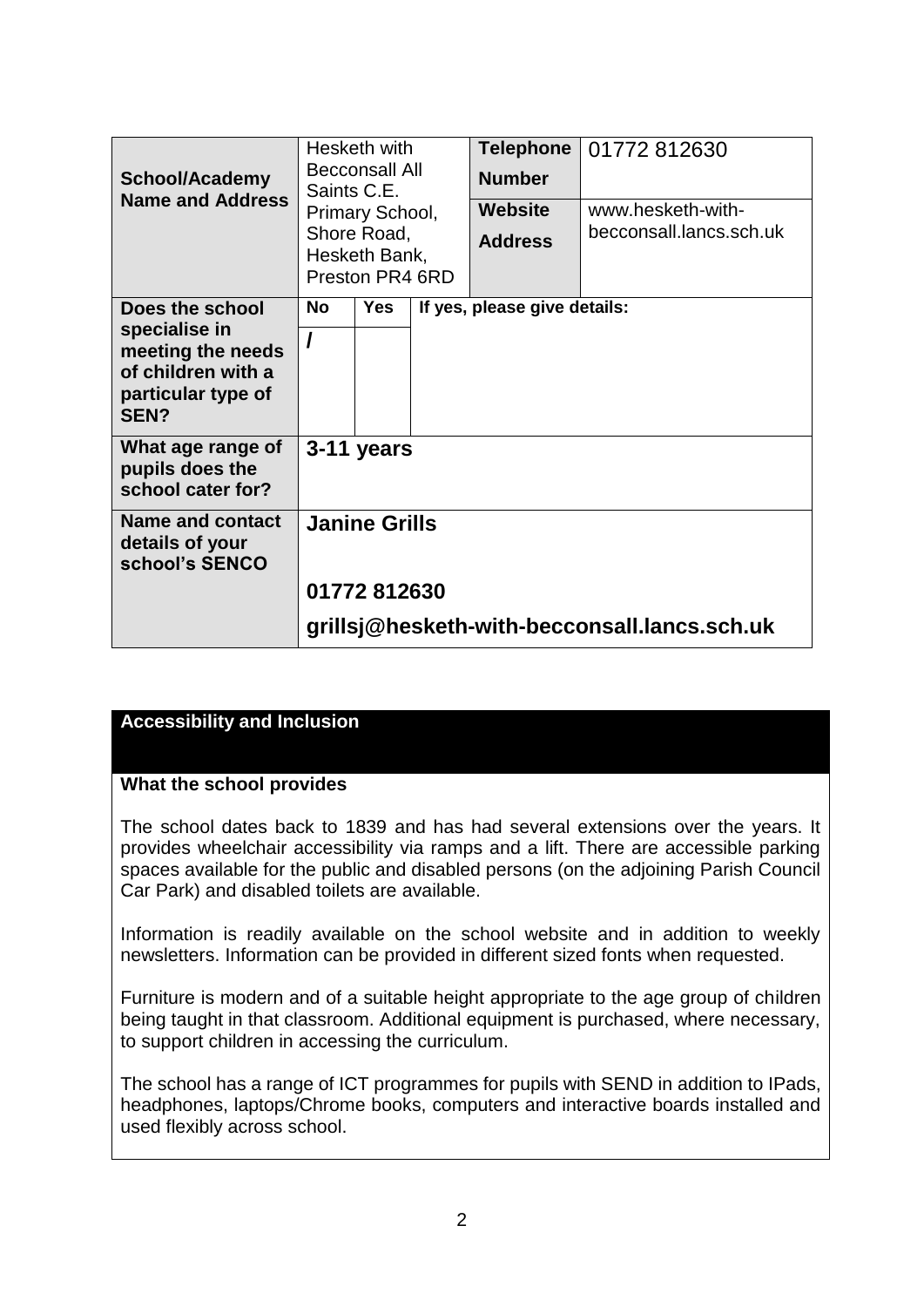We take steps to meet the needs of children who speak English as a second language. Staff can and do provide additional help with accessing information if required which can include understanding official documentation.

## **Teaching and Learning**

#### **What the school provides**

Early identification is vital. The class teacher informs the parents/carers at the earliest opportunity to alert them to concerns and enlist their active help and participation.

If concerns continue, the class teacher and the SENCO assess and monitor the pupil's progress in line with existing school practices. The SENCO works closely with parents/carers and teachers to plan an appropriate programme of intervention and support. The assessment of children reflects as far as possible their participation in the whole curriculum of the school.

The class teacher and the SENCO can break down the assessment into smaller steps in order to aid progress and provide detailed and accurate indicators. A specific intervention to meet that need may then be put in place.

Children can be assessed by outside agencies if the graduated response to need suggests that this is needed. Each class has the benefit of at least one Teaching Assistant for all or part of each day. In the case of pupils with HI, VI or medical needs, specialist support, equipment and training is provided by SEND.Traded or relevant medial professionals, such as NHS staff.

Staff have received first aid,epipen & asthma training. In addition, staff are trained in a variety of ways to support pupils with additional needs. Areas include ASD, moving & handling, anaphylactic aspects, elements of SALT and interventions to strategically support assigned pupils.

When sitting examinations children with SEND can be supported on a 1 to 1 basis, have timed breaks, be granted additional time, sit exams in a quiet setting in a small group to aid concentration. Our school tracking system (currently provided by Lancashire Tracker) also tracks progress and provides data and monitors pupils receiving the Pupil Premium as well as pupils with SEND.

The SENCO is a member of the Senior Leadership Team.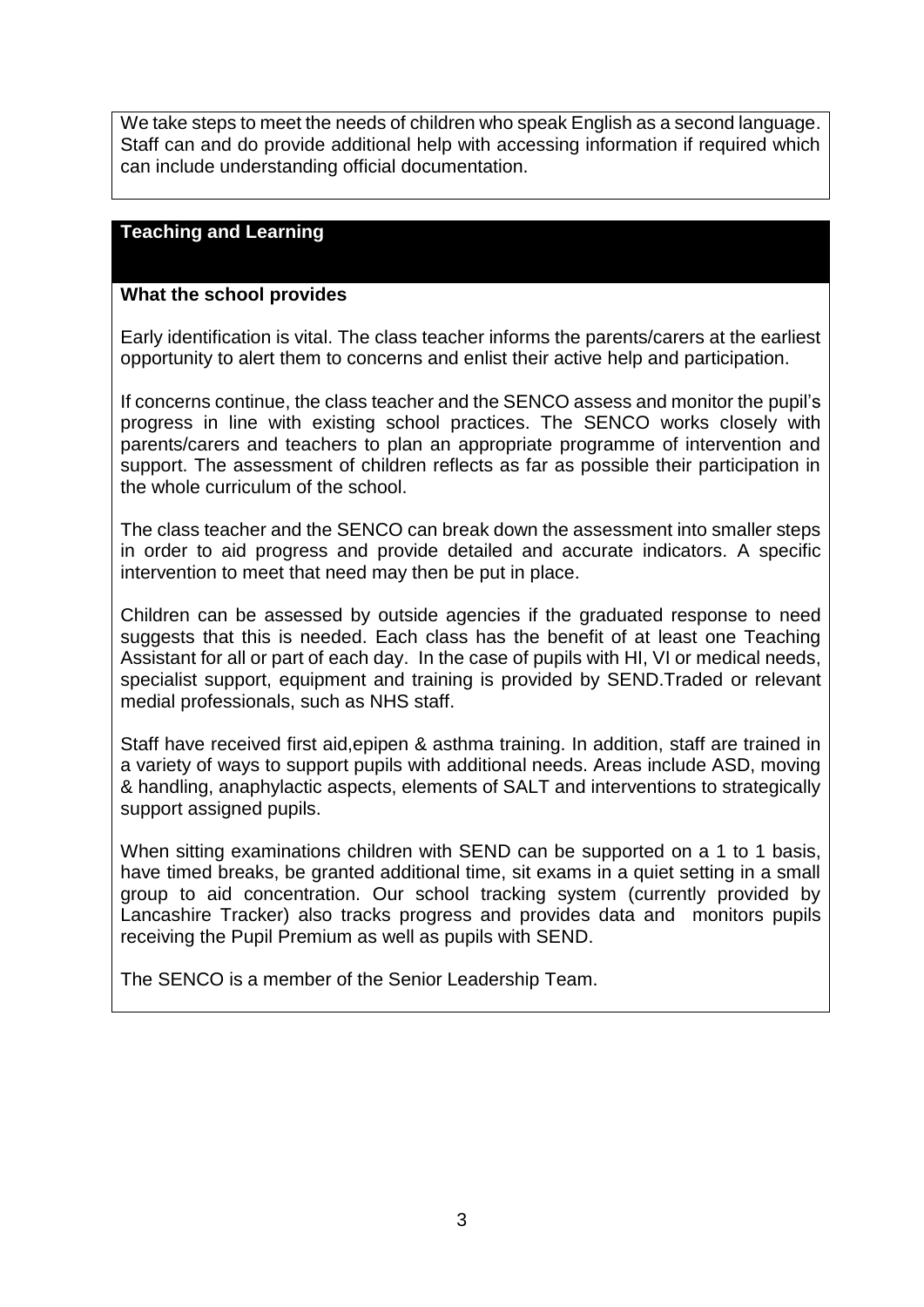#### **Reviewing and Evaluating Outcomes**

#### **What the school provides**

Pupils who have an Educational, Health Care Plan (EHCP) have yearly reviews where parents/carers and other outside agencies who are supporting the pupil are asked to contribute and attend the Annual Reviews meetings. All relevant paperwork is shared with parents/carers and agencies working with the pupil and submitted to the Lancashire SEND department (Inclusion South). Pupils are also asked to make a contribution to their review, if age appropriate.

Pupils who are on the SEND register will have a Targeted Learning Plan which will be written by the class teacher, in liaison with the SENCO. SMART targets are identified and shared with pupils and parents/carers. These targets are reviewed and updated each term and shared with parents/carers. If felt necessary, targets may be reviewed on a half-termly basis.

One governor serves as a designated SEND governor and reports to the Governing Body on progress and other SEND issues, always remembering the importance of confidentiality. Our SEND governor is Mrs Joanne Fairbrother.

#### **Keeping Children Safe**

#### **What the school provides**

The Head Teacher carries out Risk Assessments where necessary. There are parking areas by the school for pick up and drop off points. The Headteacher oversees lunch breaks, in addition to lunchtime support staff, who also supervise children in the hall and play areas at lunch times. School trip and residential trips are sanctioned by the Local Authority and risk assessments are carried out for each trip. Each class are taught by a qualified teacher and a supporting TA (for all or part of the day) and some classes have additional TA support, depending on the needs of individual pupils. Parents/carers can access the Behaviour Policy on the school website

## **Health (including Emotional Health and Wellbeing)**

#### **What the school provides**

All medicine is recorded in a medicine book along with details of dosage and frequency and parents sign to grant authorisation to the school to administer to their child. Parents are responsible in ensuring medicines are kept up to date. Care plans are passed on to the relevant Class Teacher and the master copy is kept in the main office alongside the emergency medication. All staff are kept regularly up to date with First Aid Training to ensure staff are familiar with what action to take in the event of an emergency. In addition, diabetes, asthma and epipen training is provided by the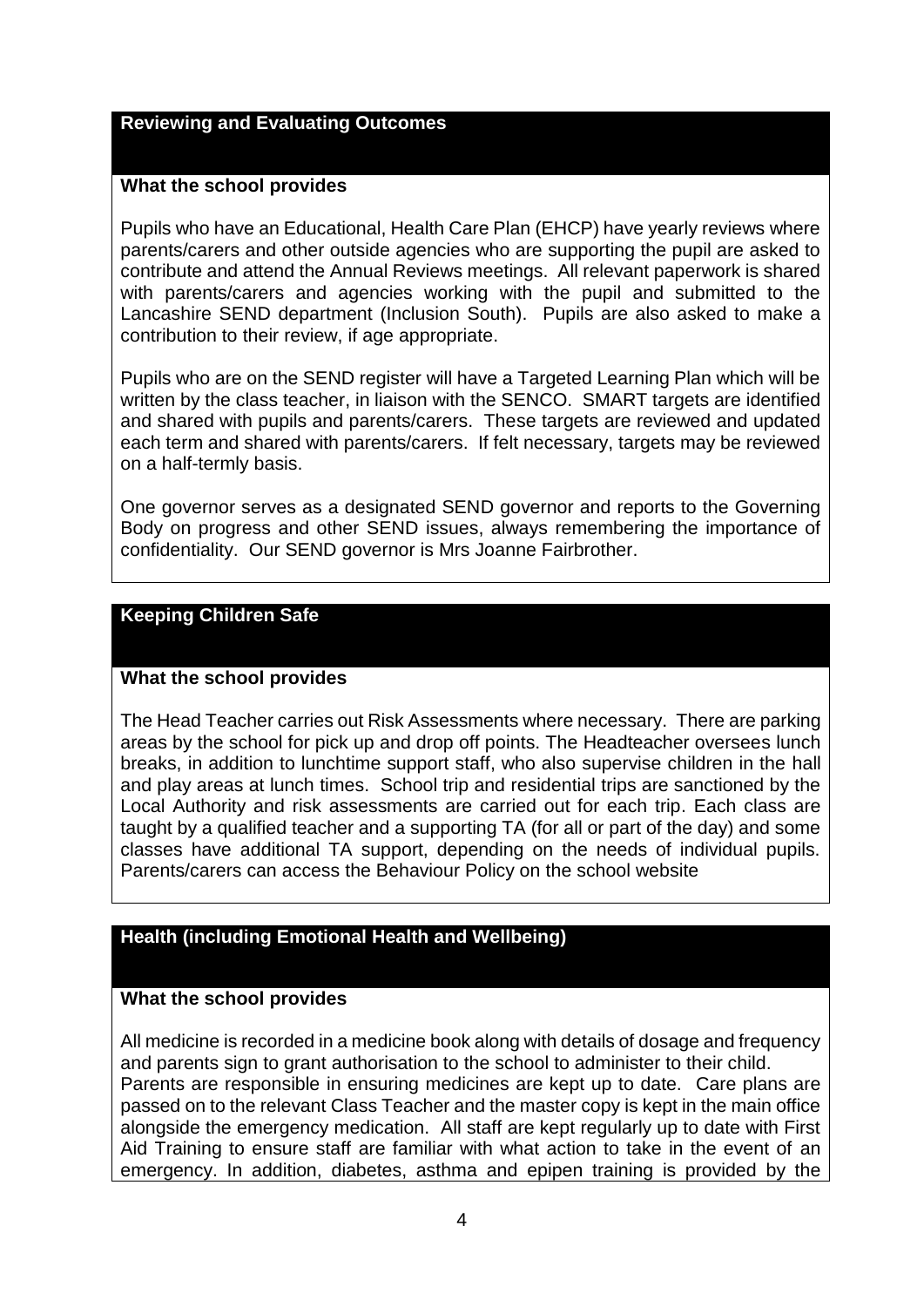School Nurse or other NHS professionals to ensure the relevant staff are conversant with the appropriate action or medical procedure required. Defib training has been provided for staff members and a defib is located in our school. Medical forms are kept on residential trips in case of emergency. Sex and Relationship Education is offered to Year 5 and Year 6, this information is shared with parents/carers beforehand.

## **Communication with Parents**

## **What the school provides**

The website contains details of all staff currently employed by the school. School operates an Open-Door policy and has two parent evenings a year to provide opportunities for parents/carers to discuss the progress of their child. A parent questionnaire is also provided annually for parents/carers to record their views and suggestions. The school uses various award schemes to communicate positive behaviour for our pupils, including All Saints Got Talent, captain's table and 100% attendance certificates. A weekly newsletter and parentmail keeps parents/carers up to date. Termly curriculum maps are uploaded onto the school website, under Class pages, to inform parents/carers of the learning that will take place that term, this includes any specific information needed for that term , for example, swimming or additional clubs taking place. All relevant information can be found on the School Website which is updated regularly. Each class have their own class page where important information is shared.

# **Working Together**

# **What the school provides**

Our School Council (Key Stage 2) and House Teams provide opportunities for pupils to contribute their own views. Parents/carers can share their views about their child at Parent Evenings, Annual Reviews, Targeted Learning Plan termly meetings, or via our Open-Door policy. Elections to the Governing Body are held in the event a vacancy arises. There is a healthy partnership with the church and Reverend Dave leads assembly in school each week.

# **What help and support is available for the family?**

# **What the school provides**

The Class Teacher or Head Teacher can offer help with forms if this is required. There is a Community Notice board which contains additional information of upcoming events or general useful information. If a pupil requires a Travel plan to get their child to and from school this would be dealt with by the class teacher, SENCO and Head Teacher, if required. The SENCO signposts parents to outside agencies that can support them as a family. The school has access to support from WISH (West Lancashire Inclusion Hub) who can support pupils and families where necessary. Our